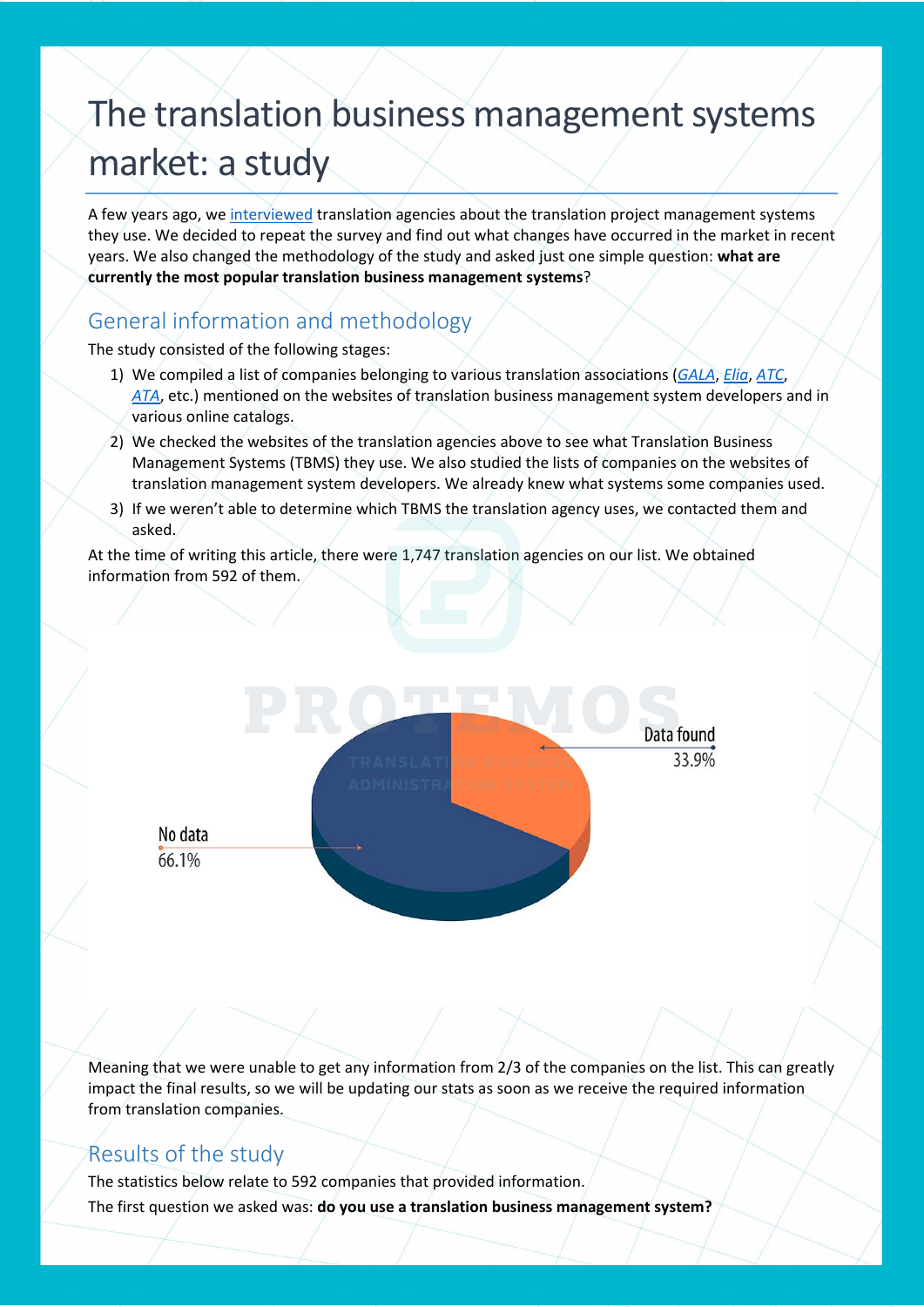Only 17% of the companies in the sample don't use such a system. Most often these are small agencies; the rest use a certain system.

12% use a system they personally developed.

5% have adapted other tools (CRM, TMS, accounting programs, etc.) or combinations of these tools for their project management needs.

Almost two-thirds (65%) of companies use some kind of commercial translation business management system:



We then analyzed the distribution of shares of specific commercial systems among the companies using them. We wanted to know what translation business management system different companies use. Most often we could obtain this information by simply reading the agency's website, or the information was already available to us.

The initial results were as follows: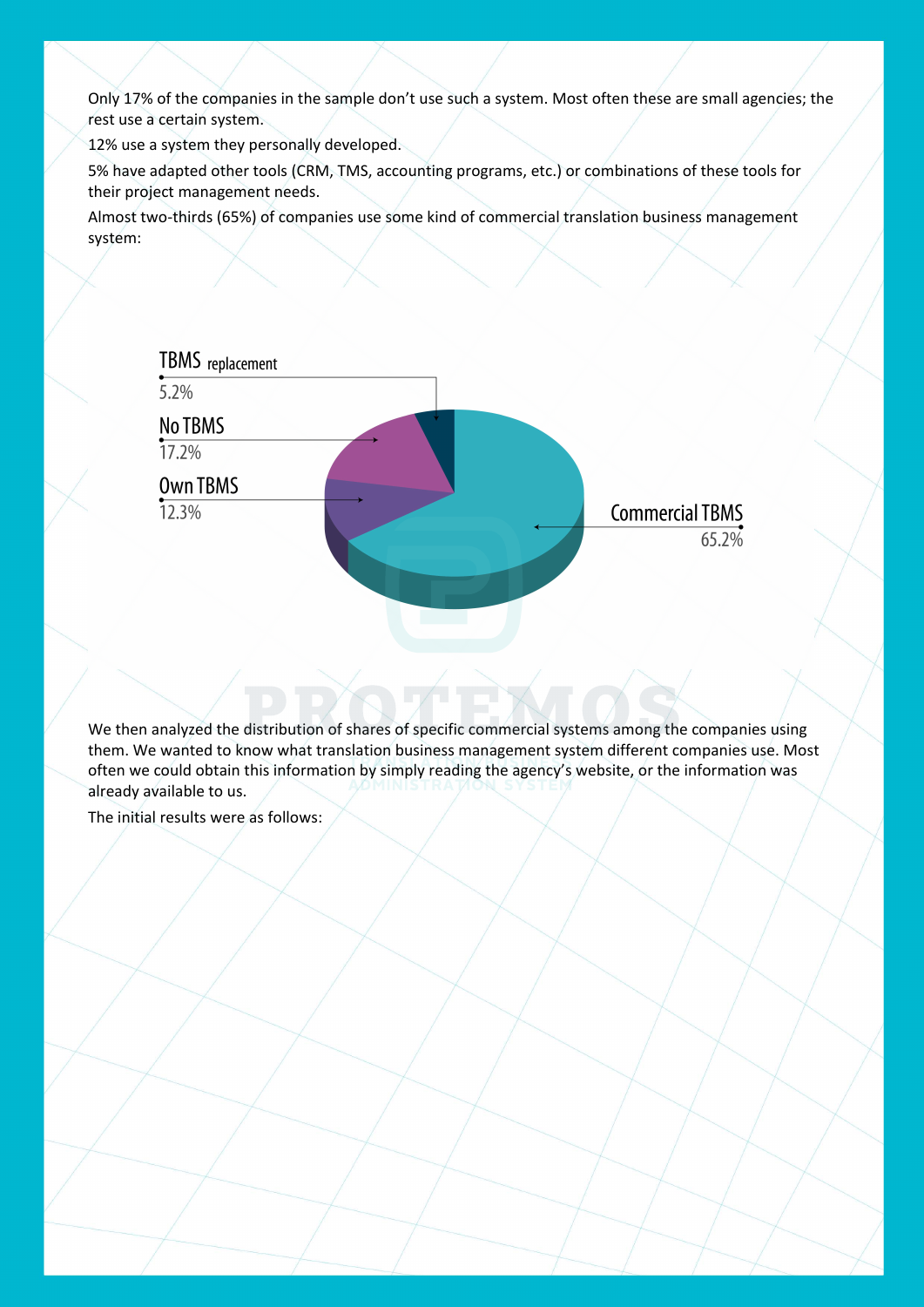

According to the chart, *Protemos* is the most popular system. It is clear that this result is distorted: we had a complete list of *Protemos* users and information from only 34% of the companies in the sample. The remaining 66% also use a system, after all.

We assumed that among these 66% of translation agencies which we have no information on, the distribution of TBMS systems used will be approximately the same as among the 34%, only without *Protemos*. Extrapolating the available figures to the remaining 66% and bringing the data together, the results are as follows:

## TRANSLATION BUSINE